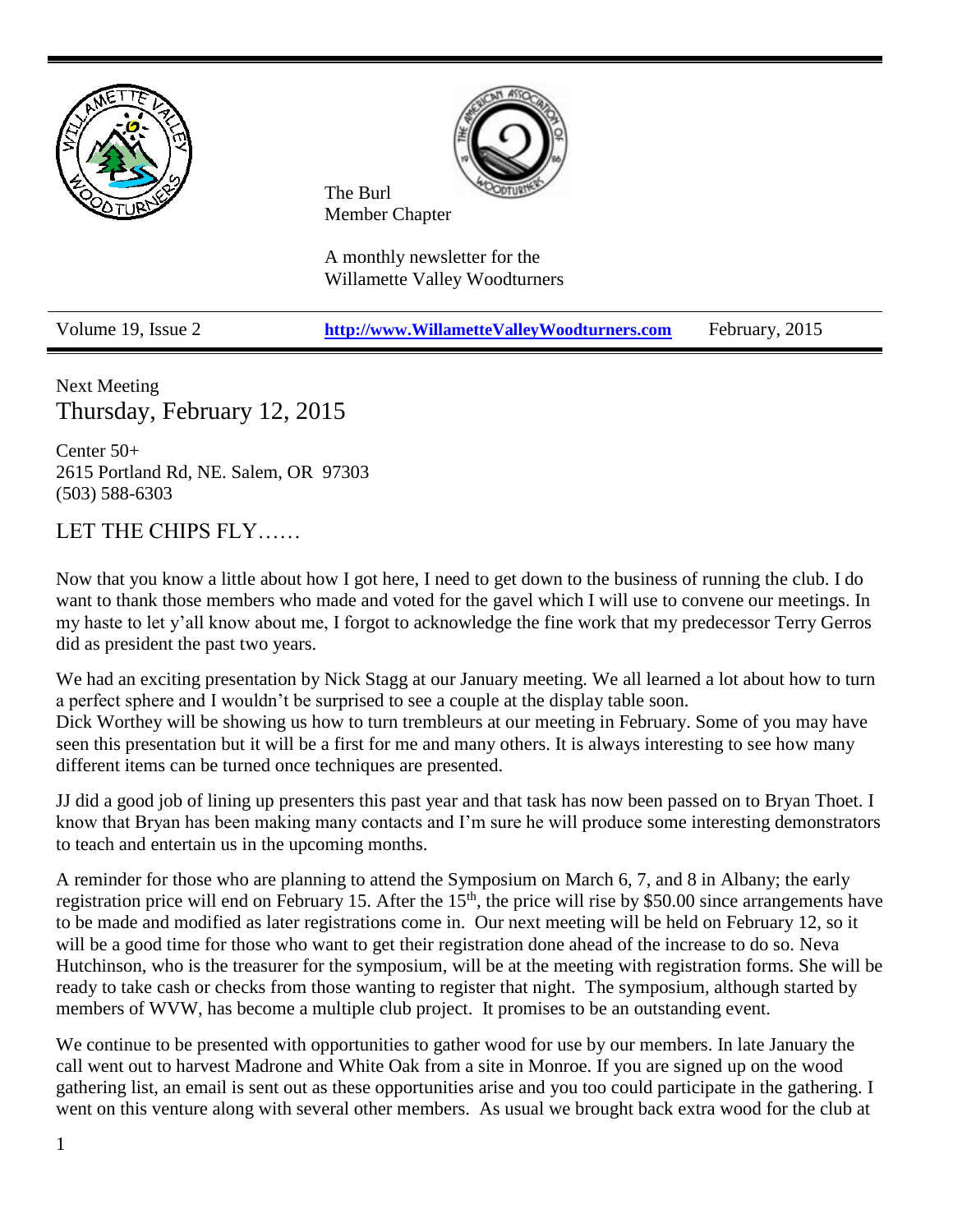large. When I dropped off some of the excess wood behind Terry Gerros' Veterinary clinic (820 Cordon Rd. NE) there was Madrone, White Oak, Black Walnut, and a couple pieces of Willow available. If you get pieces of the wood at the Vet Clinic and you need help breaking them down to a size you can use, give me a call (Bob Hutchinson—503-508-3279). I will either be able to help you at my shop or help you find someone else who can. There have been times that this free wood hasn't been utilized so hopefully this will help more of our members take advantage of the opportunity.

I do want to remind those of you who haven't paid their 2015 dues that they are in arrears. Dues need to be up to date to be able to take advantage of activities such as Library rentals, wood raffle, and group Craft Supply orders.

I've now got to get back to turning Cocobolo for a customer as well as preparing stock for the Salem Saturday Market.

Looking forward to seeing you at the February 12 meeting.

Bob Hutchinson President

*I have available about 1/2 of a pick-up load of Kiln Dried and stored dry Cherry to give away. It is all 3/4 inch by 2 to 6 inch by 12 inch pieces. I will be in about 30 minutes early for the next meeting and you can pick it up from my truck.*

\_\_\_\_\_\_\_\_\_

Hal Schalles [halsphoto@yahoo.com](javascript:window.top.ZmObjectManager.__doClickObject(document.getElementById(%22OBJ_PREFIX_DWT1842_com_zimbra_email%22));) (541) 924 - 1114

## Club Business **Current & Upcoming Events**

## **February Presenter, Dick Worthey**

**Trembleurs** February 12, 2015



Dick Worthey will be our guest demonstrator for February. Dick resides in Roseburg, Oregon and is very active with the Beaver State Woodturners group in Eugene. Dick will share his techniques for making Trembleurs with our group. This is a technique he learned from Jean-Franç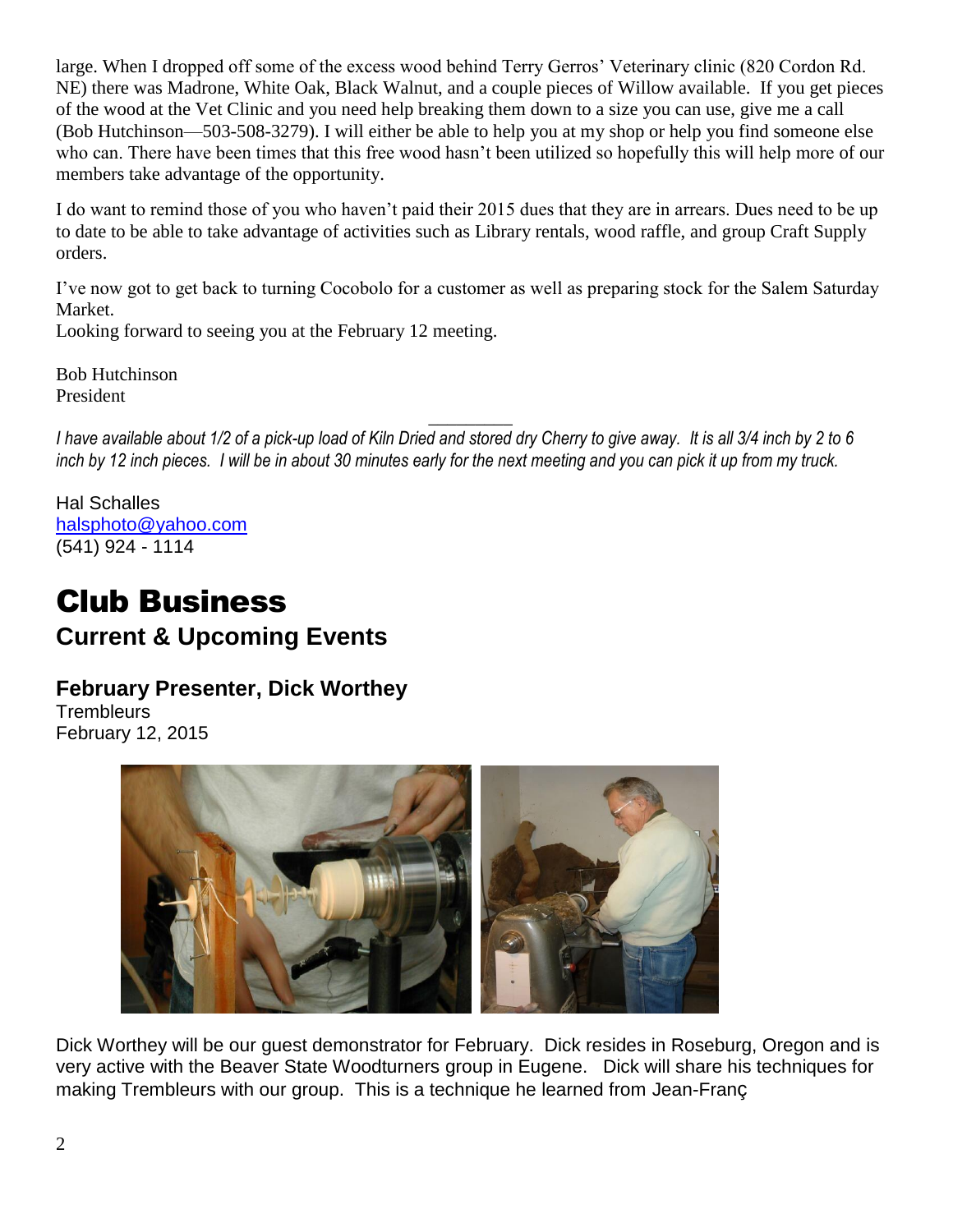ois Escoulen at the AAW Symposium in San Jose in 2012. Trembleur is a french word that relates to trembler or wobbler. This turned object is a test of your turning skill. The trembleur is made from one piece of wood in a spindle orientation. It is then turned with a turned element at the top, followed by a 2 or 3 mm thin spindle (1/16 to 3/32"), then another element and then another spindle and so forth until you get to the end.

Dick loves the challenge of learning new techniques and then practices the technique until he can incorporate the new skill(s) into his own work. This is a great opportunity to observe and learn a few new ideas or techniques which can enhance our own turning skills.

Bring your questions and comments for Dick as we explore the techniques for making Trembleurs.

### **March Demo, Bruce Stangeby and Reed Gray**

The Basics of Tool Sharpening March 12, 2015



Choosing a bench grinder, purchasing new grinder wheels and setting up your grinder to effectively sharpen tools can be complex and frustrating. So, we are planning to get down to the basics, explain the options and cover the details required to sharpen your tools in a repeatable, timely and cost efficient manner. Bruce Stangeby and Reed Gray will share their knowledge and expertise to discuss equipment, basic set-up, demonstrate platform and jig sharpening and provide some recommendations on sharpening technique. Everyone will develop their own protocol for keeping a sharp edge on tools. Practice is the key to developing these skills, but this does not need to be through trial and error. Trial and error also means grinding away expensive steel! See how experienced turners renew a razor sharp edge. We are also planning to a Sawdust Session in March to practice your newly acquired knowledge. Mark your calendars -- March 21 for the Sawdust Session. Bring your turning tools and practice the 'Art of Sharpening!'

## **April Demo, Cynthia Gibson**

Pyrography April 9, 2015

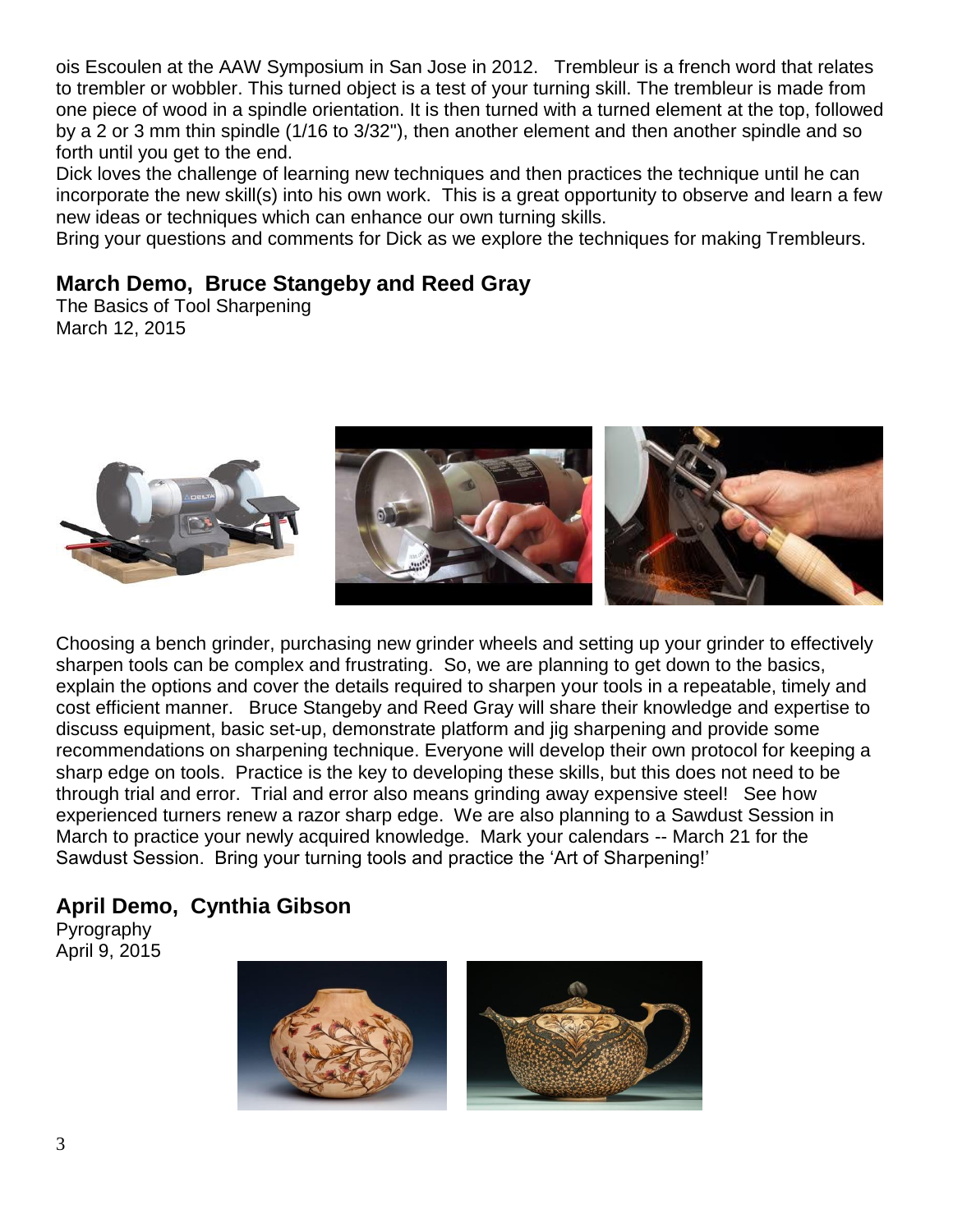We will have Cynthia Gibson at our April meeting to share her expertise in Pyrography. Following our regular club meeting, Cynthia will offer a two day workshop for those interested in learning more about the art of Pyrography. She resides in Georgia and will be making her first trip out to the great Northwest. The club demonstration on April 9, will be followed with a workshop on April 11  $\&$  12. The costs will be \$200/person for the two days. This is a great opportunity to spend two days with a very special artist. You can sign up by emailing Bryan Thoet at [bthoet@pacifier.com.](mailto:bthoet@pacifier.com)

# Membership Rewards (sorry, available to club members only)

#### *Library*

A friendly reminder to members with books and /or videos checked out from the library. Please return them at this next meeting.

#### *Wood Gathering*

Sign-up sheets will be available to indicate your availability to help with wood gathering. Anyone who learns of a tree or log that is available to the club should notify Jerry Lelack (503 510-1577) or Bob Hutchinson (503 508-3279). The intent is to gather wood, process it to usable pieces, store it at the home of Terry Gerros, and then make it available to members. Terry can be reached at 503 580-5013.

#### *From Terry Gerros*:

I am a distributor for Stick Fast CA glue, Sharpfast Sharpening systems, and the Holdfast vacuum chucking system. If you have an interest in these products, give me a call or send me an email for details.

**ITEMS FOR SALE....Contact Terry Gerros [\(gerrost@yahoo.com\)](mailto:gerrost@yahoo.com)** 14 Bottle Stoppers.....Cone style or droplet style.............\$4.25 each

#### *Supplies*

The club purchases a few supplies in bulk and sells it to members at club cost. We routinely have superglue (\$5), black or brown superglue (\$10) accelerator (\$6) and Anchor Seal (\$10/gal). The club purchased a small supply of half round protractors (\$6) used to measure the angle ground on a tool, and depth gauge (\$5). Bob Quadros will have the resale items still available at the meeting. Please bring the correct change for the items you want.

#### **Club Member Discounts**

 From Jeff Zens: The club's Craft Supply order will be going out on **February 16th** if our order equals or exceeds \$1,000. Craft Supply gives us a 10% discount plus free shipping in all items, and occasional additional discounts on certain other items and quantity purchases. If you order from the sales items, you will receive the club discount in addition to the sale discount, making many items available at very attractive prices. When filling out the web site order form, please use the item number and complete item description from Craft Supply's web site. Do not use an old catalog item number, as these might not be current. Occasionally, Craft Supply is out of an item, and I'm notified that it is on back-order. I will assume that if an item is ordered, it's wanted as soon as it becomes available. If you do not want an item if it is back-ordered, make that comment in the "Notes" column on the club's order page on the web site. I work with Craft Supply to have back-ordered items shipped directly to the member's home address ad no additional cost. For this to work effectively, the entire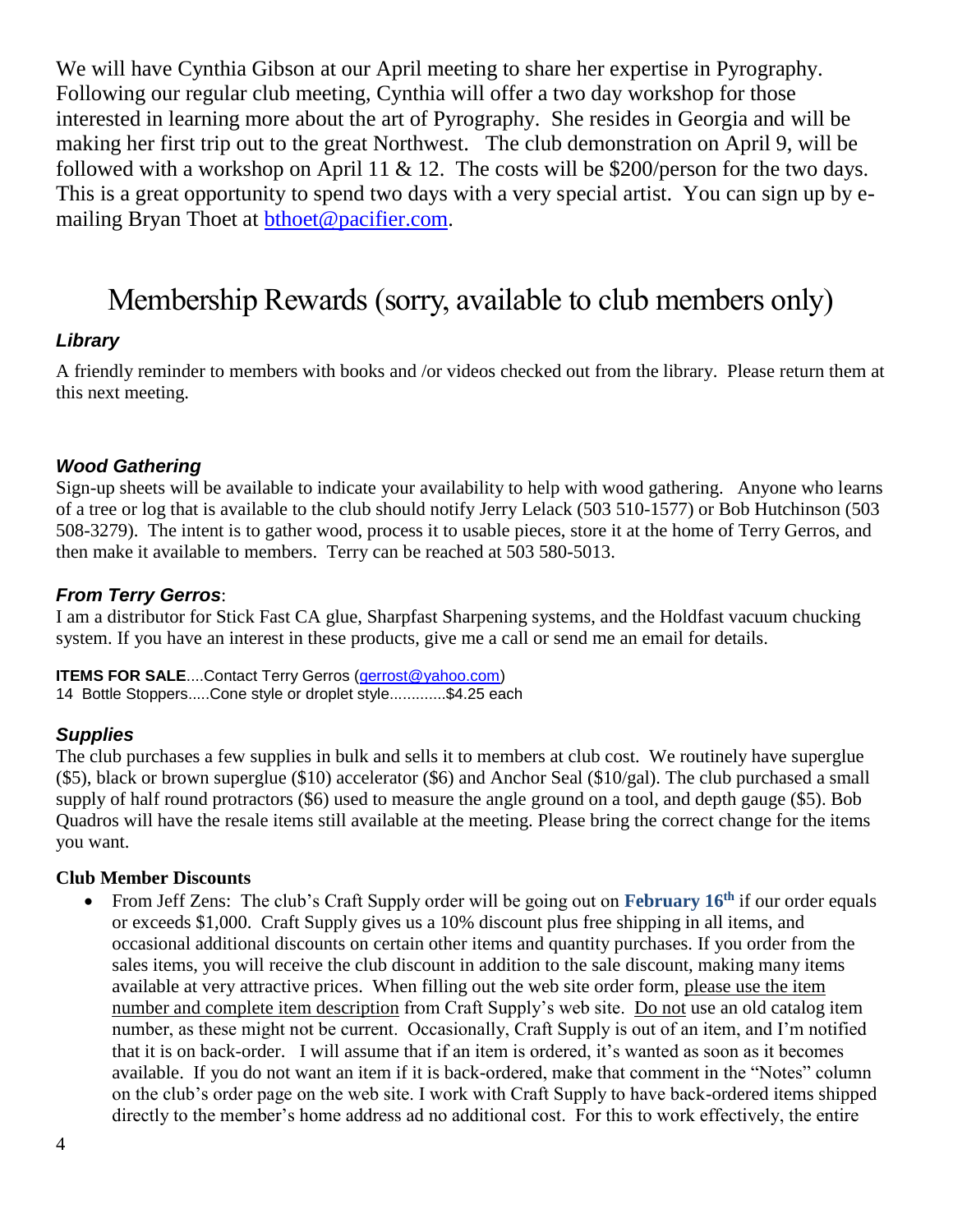order must be paid for when your in-stock items are picked up. While I'm not equipped to accept credit cards, cash or check are both fine.

Contact me with any questions at [jeffzens@custombuiltfurniture.com.](mailto:jeffzens@custombuiltfurniture.com.)

- Club members are registered with Klingspor's Woodworking Shop at [www.woodworkingshop.com](http://www.woodworkingshop.com/) or 800-228-0000, they have your name and will give you a 10% discount.
- Hartville Tool will give club members a 20% discount for the next year and a 15% discount after that: [www.hartvilletool.com](http://www.hartvilletool.com/) or 800-345-2396
- If you show your club card at checkout time to the cashier at Woodcraft in Tigard they will give you a 10% discount (may not apply to some machinery).
- Exotic Wood is offering a discount of 15% off any orders placed at: [www.exoticwoodsusa.com](http://www.exoticwoodsusa.com/) . (This includes sale items and free shipping on orders over \$300). Use promo code ewusaAAW
- Gilmer Wood now offers our club a 10% discount on purchases made there. If you haven't been to Gilmer's, it is well worth the trip to Portland, if only to make your mouth water and make you cry if you leave empty handed.
- North Wood Figured Wood can be viewed at North Woods Figured Wood. Here's our website [www.nwfiguredwoods.com](http://www.nwfiguredwoods.com/). Please take a look! We're happy to offer you our courtesy 15% discount. Anyone from our club can simply type in "WOODTURNERS" at check out to receive the sale price. No minimum purchase. We've got beautiful Big Leaf Maple, Black Locust, Madrone, White Oak, Ash, Elm and Yew.....turning blanks, slabs, burls and lumber.

Club happenings in our area

(Please visit the club's website listed below for additional information)

Northwest Woodturners (Beaverton, OR) <http://www.northwestwoodturners.com/> Meet first Thursday at Franklin High School

Cascade Woodturners (Portland, OR) <http://www.cascadewoodturners.com/> Meet Third Thursday at Franklin High School

Beaver State Woodturners (Eugene, OR) <http://www.beaverstatewoodturners.com/> Meet fourth Thursday at Woodcraft

Southwest Washington Woodturners (Vancouver, WA) Dan Baker (President), email: [ridgewoodworks@aol.com](mailto:ridgewoodworks@aol.com) Meet fourth Wednesday at the Friends of the Carpenter's Center